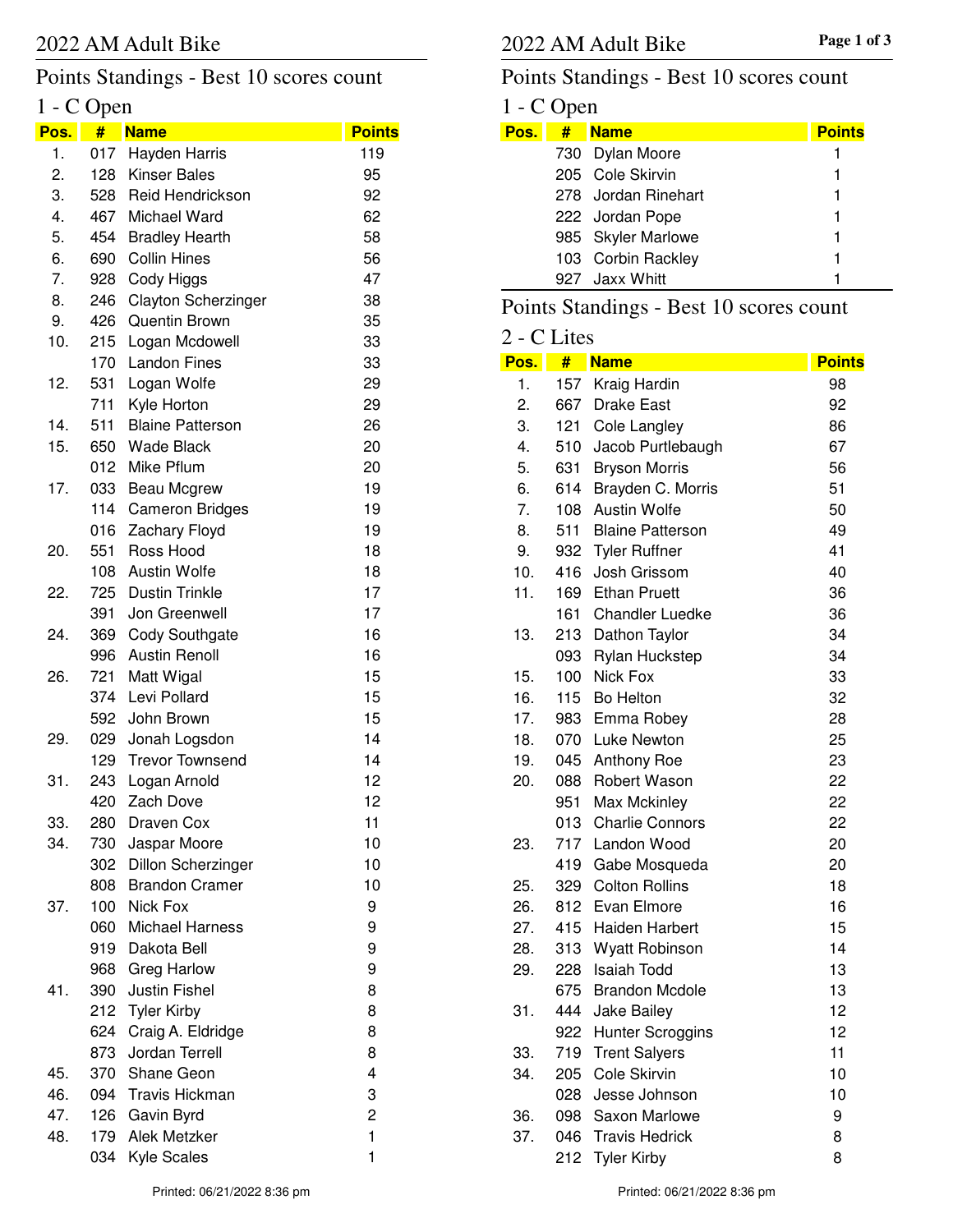### Points Standings - Best 10 scores count

# 2 - C Lites

| Pos. | #     | <b>Name</b>             | <b>Points</b> |
|------|-------|-------------------------|---------------|
| 39.  |       | 872 Hunter Hutchison    | 7             |
|      | 926   | <b>Isaac Helton</b>     | 7             |
|      |       | 322 Turner Dehon        | 7             |
| 42.  | 096 - | Lucas Makk              | 5             |
|      | 939   | <b>Hunter Munro</b>     | 5             |
| 44.  |       | 283 Chance Cooksey      | 4             |
| 45.  | 018   | Mason Thompson          | 3             |
| 46.  | 513   | <b>Brayden Morris</b>   | 2             |
|      | 365   | <b>Preston Noel</b>     | 2             |
| 48.  | 102   | <b>Casey Miller</b>     | 1             |
|      | 152   | <b>Todd Huckstep</b>    | 1             |
|      | 055   | Hayden Martin           | 1             |
|      | 201   | Daniel Abner            | 1             |
|      |       | 113 Paul Moss           |               |
|      |       | 426 Quentin Brown       |               |
|      | 716 - | Nick Angell             |               |
|      | 042   | <b>Griffin Pershing</b> |               |
|      | 914   | Zander Cain             |               |

# Points Standings - Best 10 scores count

#### 3 - C Vet 30 +

| Pos. | #   | <b>Name</b>              | <b>Points</b> |
|------|-----|--------------------------|---------------|
| 1.   | 119 | <b>Dustin Collier</b>    | 105           |
| 2.   | 331 | <b>Codey Hawkins</b>     | 102           |
| 3.   | 738 | <b>Eric Masten</b>       | 85            |
| 4.   | 198 | <b>Craig Stankiewicz</b> | 84            |
| 5.   | 417 | Josh Hill                | 83            |
| 6.   | 770 | Kanan Bernhard           | 76            |
| 7.   | 736 | Jeremy Dunkley           | 48            |
| 8.   | 340 | <b>Kiley Wilkes</b>      | 31            |
| 9.   | 162 | Adam Cooper              | 29            |
| 10.  | 745 | Jordan Smiley            | 26            |
| 11.  | 681 | Jerry Baker              | 23            |
| 12.  | 136 | <b>Brian Lackey</b>      | 22            |
|      | 461 | James Anderson           | 22            |
| 14.  | 792 | <b>Joel Dewitt</b>       | 19            |
| 15.  | 023 | <b>Kyle Davis</b>        | 17            |
| 16.  | 080 | Lance Hayden             | 16            |
| 17.  | 199 | <b>Tyler Tutterow</b>    | 15            |
| 18.  | 007 | Dathon Lawler            | 14            |
| 19.  | 366 | Joshua Ward              | 11            |
|      | 741 | Norm Brossman            | 11            |
|      | 619 | Kevin D. Huff            | 11            |
| 22.  | 421 | Dustin Woods             | 1             |
|      | 410 | Zach Spillman            | 1             |
|      | 044 | <b>Chris Gilstrap</b>    | 1             |
|      | 218 | Nick Bright              | 1             |

### Points Standings - Best 10 scores count

#### 4 - C Senior 40 +

| Pos. | #   | <b>Name</b>         | <b>Points</b> |
|------|-----|---------------------|---------------|
| 1.   | 151 | Sam Barrow          | 110           |
| 2.   | 333 | Donnie Bell         | 104           |
| З.   | 014 | Kenny Ladd          | 97            |
| 4.   | 909 | Chad Smith          | 49            |
| 5.   | 027 | Corey Freund        | 37            |
| 6.   | 022 | Mike Stevens        | 36            |
| 7.   | 027 | Hayden Freihaut     | 22            |
| 8.   | 777 | Matthew Windell     | 20            |
| 9.   | 078 | Jeff Philemon       | 19            |
|      | 227 | Justin Joseph       | 19            |
| 11.  | 677 | Nick Abner          | 18            |
| 12.  | 955 | <b>Rick Pearson</b> | 17            |
| 13.  | 413 | Mark Wallace        | 16            |
|      | 541 | Zach Wray           | 16            |
| 15.  | 619 | Kevin D. Huff       | 15            |
| 16.  | 314 | <b>Chuck Murphy</b> | 14            |
| 17.  | 518 | John Whitacre       | 1             |

# Points Standings - Best 10 scores count

#### 5 - Golden Masters 60+

| Pos. I | -# | <b>Name</b>     | <b>Points</b> |
|--------|----|-----------------|---------------|
| 1.     |    | 011 Ken Matway  | 25            |
|        |    | 853 Kerry Clark | 25            |
| 3.     |    | 308 Eric Irvin  | 22            |
| 4.     |    | 168 Steve Lloyd | 20            |

#### Points Standings - Best 99 scores count

#### 5 - Super Senior 50+

|     | Pos. # Name       | <b>Points</b> |
|-----|-------------------|---------------|
|     | 1. 327 Jeff Ooley | 67            |
| 2   | 008 Scott Justice | 50            |
| -3. | 955 Rick Pearson  | 22            |
|     |                   |               |

Points Standings - Best 10 scores count

#### $6 - D$  14+

| Pos. | #     | <b>Name</b>                 | <b>Points</b> |
|------|-------|-----------------------------|---------------|
| 1.   |       | 602 David Gamble            | 103           |
| 2.   | 257   | <b>Tristan Wimmer</b>       | 88            |
| 3.   | 746 - | <b>Skylar Christinberry</b> | 78            |
| 4.   | 054   | <b>Kylis Strahle</b>        | 72            |
| 5.   | 217   | Lathan Hersley              | 61            |
| 6.   | 160   | Tyson Miller                | 57            |
| 7.   | 824.  | <b>Clayton Tincher</b>      | 56            |
| 8.   | 637   | Cody Duncan                 | 53            |
| 9.   |       | 555 Alex Wessell            | 40            |
| 10.  |       | 242 Korben Boller           | 37            |
| 11.  | 303   | Damion Mccarty              | 36            |
|      |       | 422 Austin Waechter         | 36            |
| 13.  | 110   | Kyler Long                  | 33            |